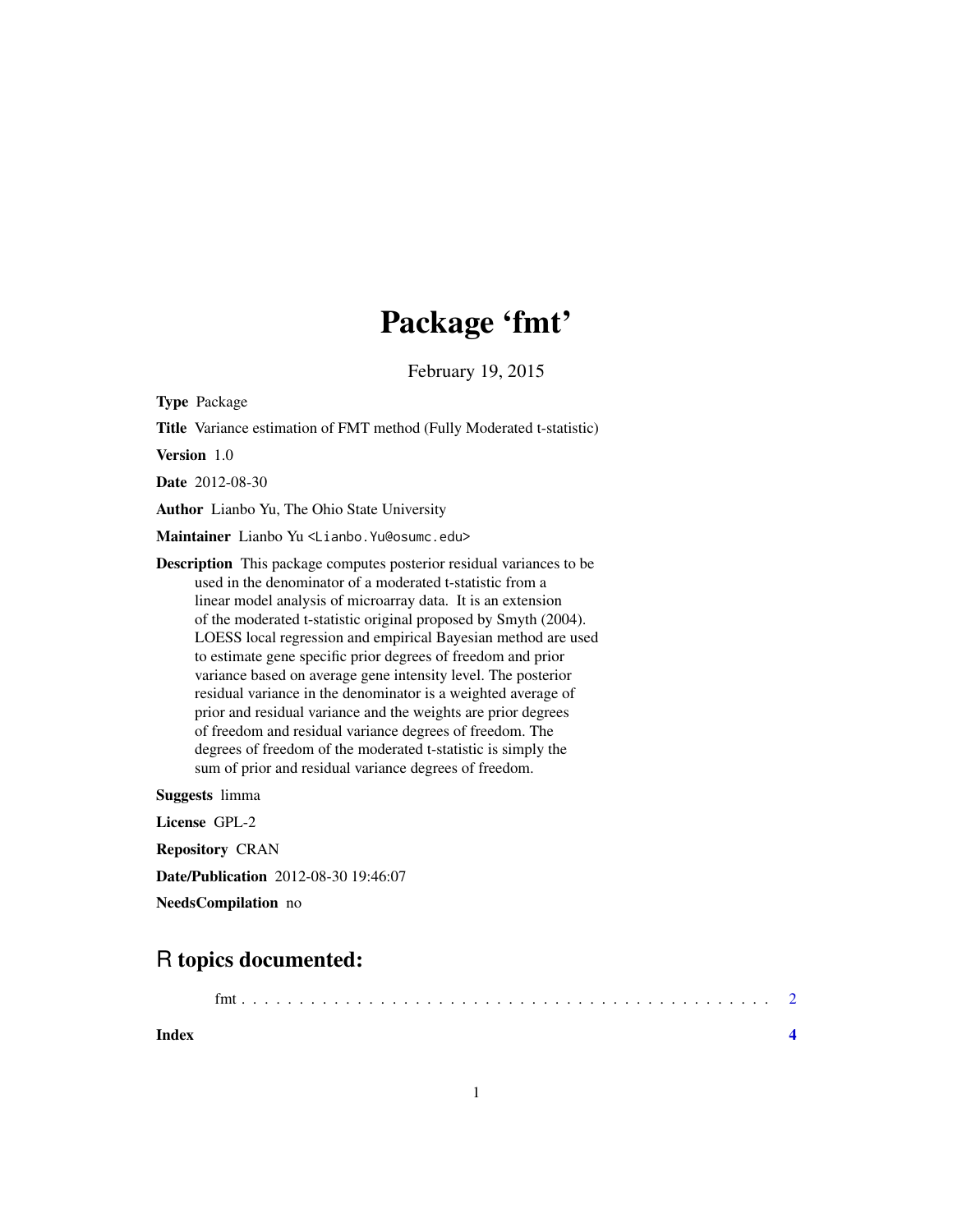#### <span id="page-1-0"></span>Description

This function computes posterior residual variances to be used in the denominator of a moderated t-statistic from a linear model analysis of microarray data. It is an extension of the moderated t-statistic original proposed by Smyth (2004). LOESS local regression and empirical Bayesian method are used to estimate gene specific prior degrees of freedom and prior variance based on average gene intensity level. The posterior residual variance in the denominator is a weighted average of prior and residual variance and the weights are prior degrees of freedom and residual variance degrees of freedom. The degrees of freedom of the moderated t-statistic is simply the sum of prior and residual variance degrees of freedom.

#### Usage

fmt(Amean, sigmasq, df, ...)

```
## Default S3 method:
fmt(Amean, sigmasq, df, span1 = 0.5, span2 = 0.95, iter1 = 4, iter2 = 4, b = 20, ...)
## S3 method for class 'fmt'
plot(x, type, ...)
```
#### Arguments

| Amean   | vector of average log intensity levels of all genes.                                                            |
|---------|-----------------------------------------------------------------------------------------------------------------|
| sigmasq | vector of residual variances of all genes.                                                                      |
| df      | degrees of freedom for sigmasq.                                                                                 |
| span1   | span parameter in LOESS smoothing function.                                                                     |
| span2   | span parameter in LOESS smoothing function.                                                                     |
| iter1   | iteration number in LOESS smoothing function.                                                                   |
| iter2   | iteration number in LOESS smoothing function.                                                                   |
| b       | number of genes on either side of moving average window when calculating<br>variance of log residual variances. |
| X       | object of class "fmt".                                                                                          |
| type    | type of plot.                                                                                                   |
| .       | not used.                                                                                                       |

#### Value

| df.prior | estimated prior degrees of freedom.     |
|----------|-----------------------------------------|
| df.post  | estimated posterior degrees of freedom. |
| s2.prior | estimated prior variance.               |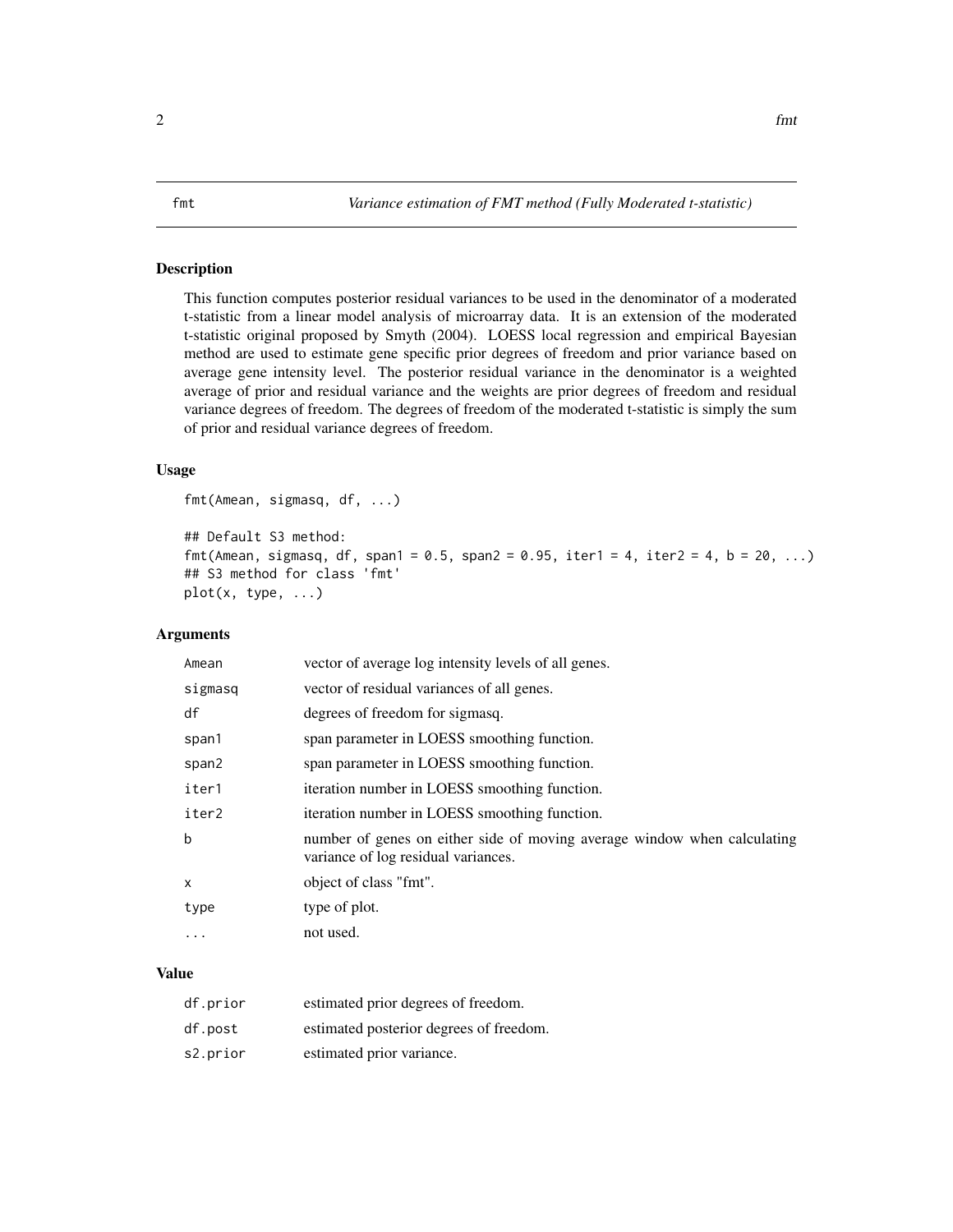| s2.post   | estimated posterior variance.     |
|-----------|-----------------------------------|
| Ameansort | intermediate result for plotting. |
| eg        | intermediate result for plotting. |
| egpred    | intermediate result for plotting. |
| MAvar     | intermediate result for plotting. |
| tri.d0    | intermediate result for plotting. |
|           |                                   |

#### Author(s)

Lianbo Yu

#### References

Yu L, Gulati P, Fernandez S, Pennell M, Kirschner L, Jarjoura D. Fully moderated t-statistic for small sample size gene expression arrays. Statistical Applications in Genetics and Molecular Biology, 2011; 10:article 42.